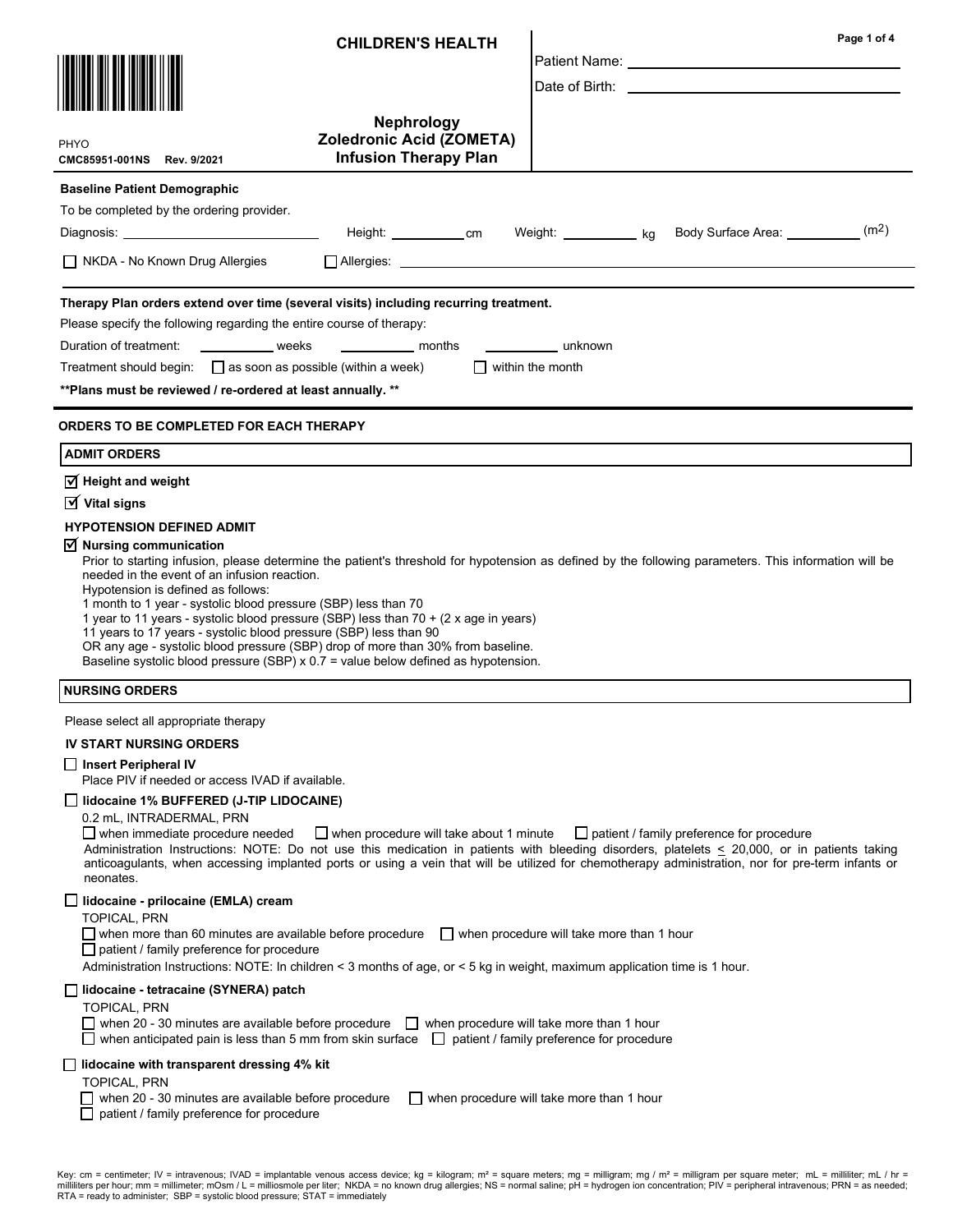

CMC85951-001NS Rev. 9/2021 **PHYO** 

Nephrology Zoledronic Acid (ZOMETA) Infusion Therapy Plan

## ORDERS TO BE COMPLETED FOR EACH THERAPY

#### NURSING ORDERS, CONTINUED

## $\Box$  Heparin flush

#### heparin flush

10 - 50 units, INTRAVENOUS, PRN, IV line flush. Per protocol, heparin should not be used to flush peripheral IVs. This heparin flush should be used with all central lines including IVADs, with the exception of de-accessing the IVAD.

Patient Name: Date of Birth:

#### heparin flush

100 - 300 units, INTRAVENOUS, PRN, IV line flush. Per protocol, heparin should not be used to flush peripheral IVs. For use only when de-accessing IVADs.

#### $\Box$  Sodium chloride flush

## Sodium chloride flush 0.9% injection

1 - 20 mL, INTRAVENOUS, PRN, IV line flush

## Sodium chloride - preservative free 0.9% injection

1 - 30 mL, INTRAVENOUS, PRN, IV line flush

## PRE-PROCEDURE LABS

| <b>Ø</b> Calcium Total<br>Unit collect                       | <b>INTERVAL: Every visit</b> | <b>DURATION:</b> Until discontinued |
|--------------------------------------------------------------|------------------------------|-------------------------------------|
| <b>Ø</b> Phosphorus<br>Unit collect                          | <b>INTERVAL: Every visit</b> | <b>DURATION:</b> Until discontinued |
| $\overline{\mathsf{M}}$ Magnesium<br>Unit collect            | <b>INTERVAL: Every visit</b> | <b>DURATION:</b> Until discontinued |
| $\overline{\mathbf{y}}$ Creatinine<br>Unit collect           | <b>INTERVAL: Every visit</b> | <b>DURATION:</b> Until discontinued |
| $\overline{y}$ Urinalysis<br>Unit collect                    | <b>INTERVAL: Every visit</b> | <b>DURATION:</b> Until discontinued |
| $\overline{\mathbf{y}}$ Vitamin D 25 Hydroxy<br>Unit collect | <b>INTERVAL: Every visit</b> | <b>DURATION:</b> Until discontinued |

## PRE-MEDICATIONS

#### $\Box$  Acetaminophen pre-medication 30 minutes prior (15 mg / kg, maximum 650 mg)

#### Nursing communication

Administer only one of the acetaminophen orders, suspension or tablets, do not give both.

#### acetaminophen suspension

15 mg / kg, ORAL, for 1 dose pre-medication, give 30 minutes prior to infusion

# Dose:

# acetaminophen tablet

15 mg / kg ORAL, for 1 dose pre-medication, give 30 minutes prior to infusion Dose:

## nursing communication  $\Box$  Ibuprofen pre-medication 30 minutes prior (10 mg / kg, maximum 600 mg)

Administer only one of the ibuprofen orders, suspension or tablets, do not give both.

## ibuprofen suspension

10 mg / kg, ORAL, for 1 dose pre-medication, give 30 minutes prior to infusion

Dose:

# ibuprofen tablet

10 mg / kg ORAL, for 1 dose pre-medication, give 30 minutes prior to infusion Dose: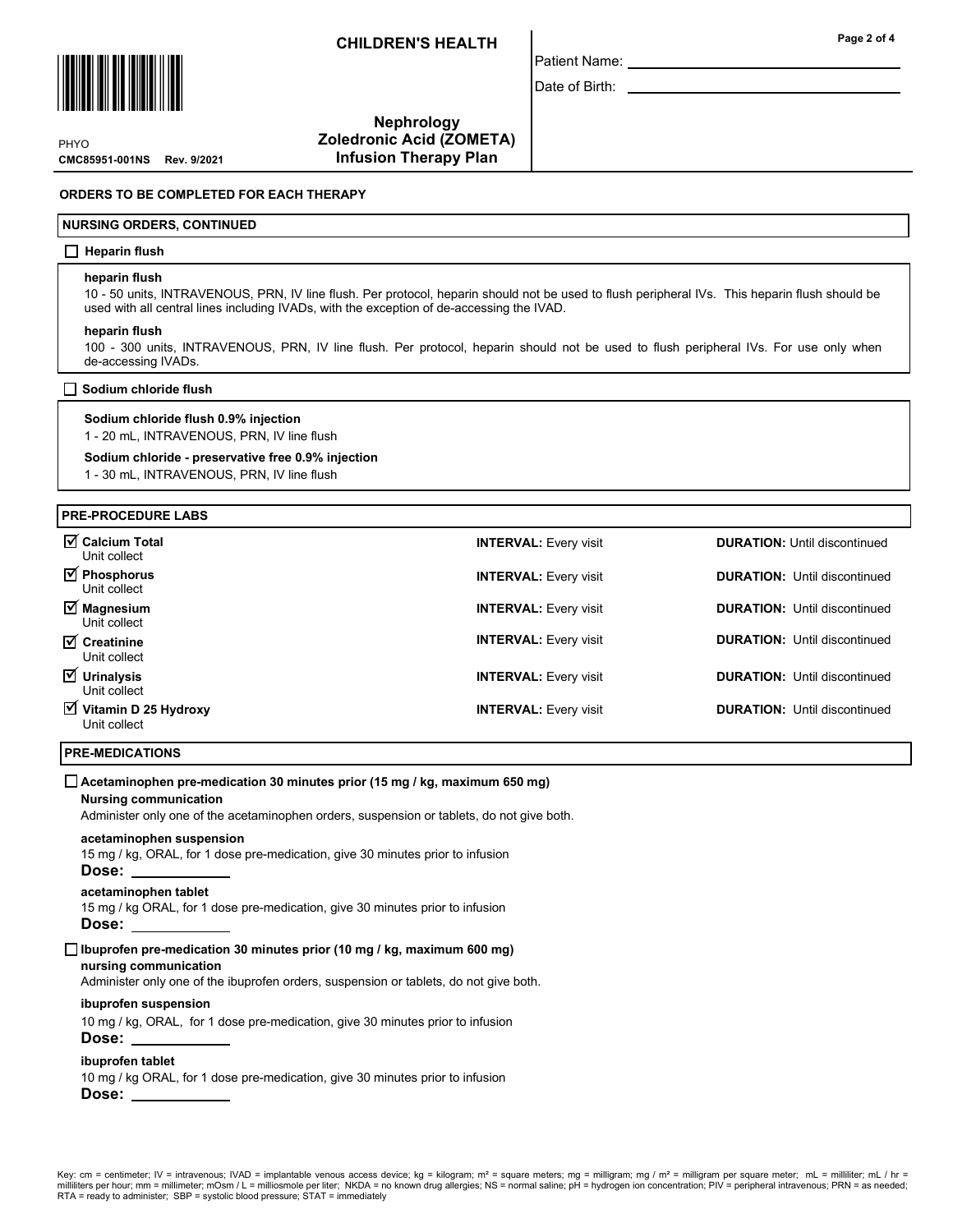Nephrology



CMC85951-001NS Rev. 9/2021 **PHYO** 

Zoledronic Acid (ZOMETA) Infusion Therapy Plan

## ORDERS TO BE COMPLETED FOR EACH THERAPY

## PRE-MEDICATIONS, CONTINUED

## $\Box$  Diphenhydramine pre-medication 30 minutes prior (1 mg / kg, maximum 50 mg)

#### Nursing communication

Administer only one of the diphenhydrAMINE pre-medication orders, liquid, capsule or injection, do not give more than one of the orders as a pre-medication.

Patient Name: Date of Birth:

## diphenhydrAMINE liquid

1 mg / kg, ORAL, for 1 dose pre-medication, give 30 minutes prior to infusion

#### Dose:

## diphenhydrAMINE capsule

1 mg / kg ORAL, for 1 dose pre-medication, give 30 minutes prior to infusion Dose:

## diphenhydrAMINE injection

1 mg / kg, INTRAVENOUS, 1 dose pre-medication, give 30 minutes prior to infusion

Dose:

## INTRA-PROCEDURE

# $\overline{\textsf{y}}$  Vital signs

Check blood pressure, pulse, respirations, temperature and pain prior to the start of the infusion. Observe vitals every 30 minutes upon the initiation of the infusion for signs and symptoms and / or complaints of infusion related reactions.

## $\triangledown$  Nursing communication

Monitor fluid intake and urine output during the infusion and as needed.

# $\overline{\textbf{y}}$  Physician communication order

Dose of zoledronic acid. Please enter the dose of zoledronic acid in 'mg' to facilitate prior authorization requirements:

< 3 years old: 0.025 mg / kg (maximum 4 mg) in 50 mL over 120 minutes

 $\geq 3$  years old: 0.05 mg / kg (maximum 4 mg) in 100 mL over 120 minutes.

Give normal saline bolus of 5 mL / kg over 30 minutes before and after zoledronic acid infusion.

## $\Box$  sodium chloride 0.9% for fluid bolus infusion 5 mL / kg (dosing weight)

5 mL / kg, INTRAVENOUS, ONCE for 1 dose, administer over 30 minutes. Give 30 minutes prior to zoledronic acid infusion.

## Dose: mL

INTERVAL: Day 1 of every 6 months DEFER UNTIL: \_\_\_\_\_\_\_\_\_\_\_\_\_\_\_\_\_\_\_\_\_\_DURATION: Until discontinued in sodium chloride 0.9% infusion  $\sqrt{ }$  zoledronic acid

INTRAVENOUS, ONCE, starting 0.5 hours after treatment start time. Administer over 120 minutes Zoledronic acid must not be mixed with calcium or other divalent cation-containing infusion solutions, such as Lactated Ringer's solution, and should be administered as a single intravenous solution in a line separate from all other drugs.

#### Dose:

Volume of Sodium Chloride:  $\Box$  50 mL  $\Box$  100 mL

## $\Box$  sodium chloride 0.9% for fluid bolus infusion 5 mL / kg (dosing weight)

5 mL / kg, INTRAVENOUS, ONCE, starting 2.5 hours after treatment start time, administer over 30 minutes. Give after completion of zoledronic acid infusion.

Dose: \_\_\_\_\_\_\_\_\_\_ mL

 $\overline{\textbf{y}}$  Therapy Appointment Request

Please select department for the therapy appointment request:

Expires in 365 days

□ Dallas Special Procedures □ Plano Infusion Center □ Dallas Allergy □ Dallas Transplant □ Dallas Neurology

# EMERGENCY MEDICATIONS

# $\overline{\trianglelefteq}$  Nursing communication

1. Hives or cutaneous reaction only – no other system involvement PATIENT IS HAVING A DRUG REACTION:

- a. Stop the infusion
- **b.** Give diphenhydramine as ordered
- c. Check vitals including blood pressure every 5 minutes until further orders from provider.
- d. Connect patient to monitor (cardiac / apnea, blood pressure and oxygen saturation), if not already on one
- e. Notify provider for further orders